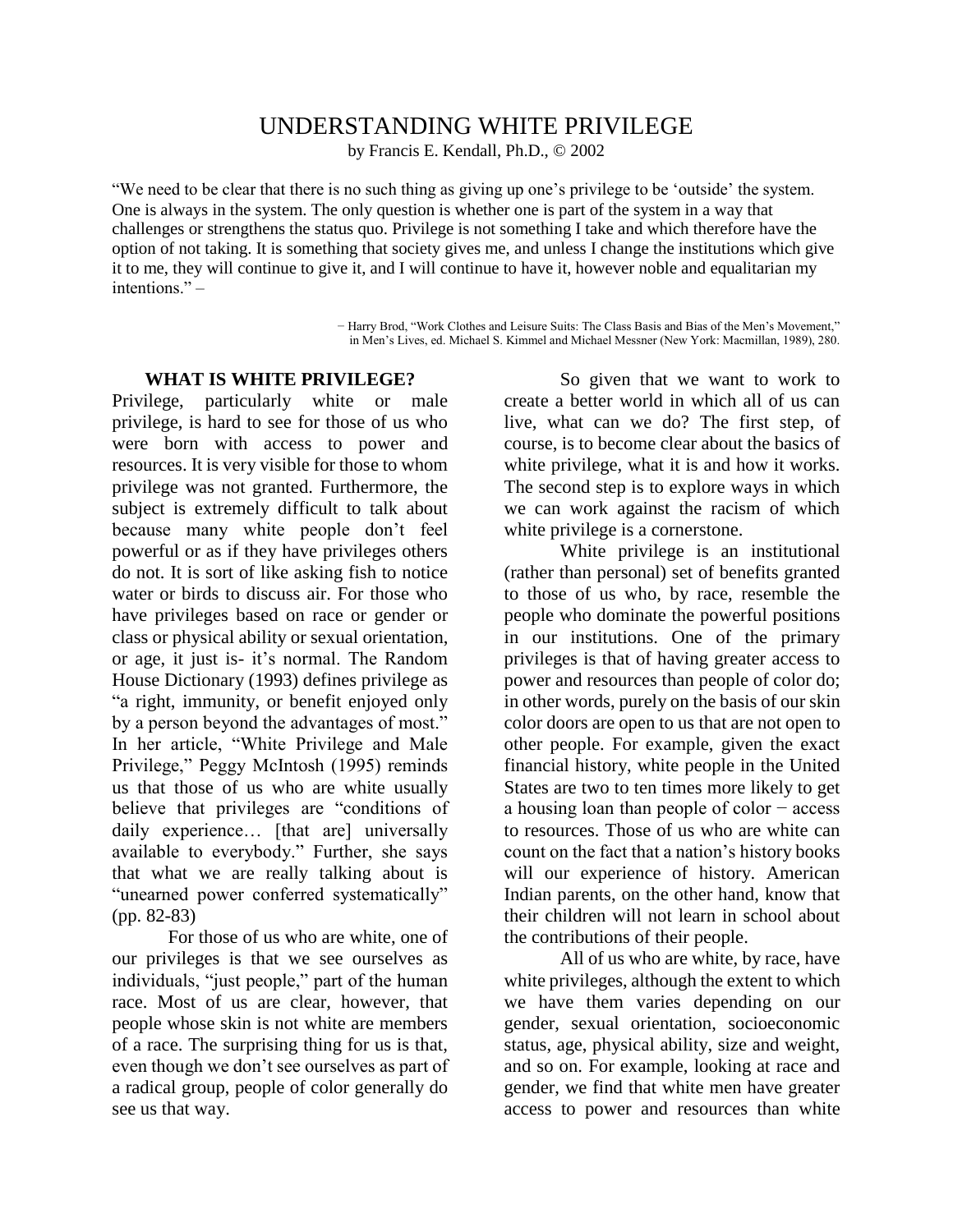women do. The statistics from the 1995 Glass Ceiling Commission show that, while white men constitute about 43% of the work force, they hold 95% of senior management positions in American industry. Looking purely at white privilege, white women hold about 40% of the middle management positions, while Black women hold 5% and Black men hold 4%. Unless we believe that white women or African American men and women are inherently less capable, we have to acknowledge that our systems are treating us unequally.

White privilege has nothing to do with whether or not we are "good" people. We who are white can be absolute jerks and still have white privileges; people of color can be the most wonderful individuals in the world and not have them. Privileges are bestowed on us by the institutions with which we interact solely because of our race, not because we are deserving as individuals. While each of us is always a member of a race or races, we are sometimes granted opportunities because we, as individuals, deserve them; often we are granted them because we, as individuals, belong to one or more of the favored groups in our society. At some colleges and universities, for example, sons and daughters of alumnae and alumni might have lower grades and test scores than other applicants; they are accepted, however, because their parents graduated from the institutions. That is a privilege that the sons and daughters did nothing to earn; they were put ahead of other possible applicants who may have had higher test scores and grades because of where their parents had gone to school.

## **THE PURPOSEFUL CONSTRUCTION OF WHITE PRIVILEGE: A BRIEF HISTORY**

Often it is not our intent, as individual white people, to make use of the unearned benefits we have received on the basis of our

skin color. Most of us go through our days unaware that we are white or that it matters. On the other hand, the creation of a system in which race plays a central part  $-$  one that codifies the superiority of the white race over all others − has been in no way accidental or haphazard. Throughout American history white power-holders, acting on behalf of our entire race, have made decisions that have affected white people as a group very differently than groups of color. History is filled with examples of the purposeful construction of a systemic structure that grants privileges to white people and withholds them from others.

• The writing of the U.S. Constitution which, in ten articles, very intentionally confirmed the holding of Black people as slaves, as property.

 White people's believing that our destiny was to "own" the land on which we all currently live, even though that required forcibly removing the native people who had lived here for centuries.

• Our breaking apart of Black families during slavery, sending mothers one place, fathers another, and babies and children yet another.

• Choosing to withhold from African Americans the ability to read so that they could not reproduce any of their culture or function well enough in our literate society to change their status.

• The removing of American Indian children from their homes, taking them as far as possible from anything they knew, and 3 punishing them if they tried to speak in their own languages.

• The passing of laws that were created to maintain the legal separation and inequality of whites and African Americans (Plessy v. Ferguson)

• The making of "politically expedient" decisions by many (if not most) white suffragists to align themselves with white Southern men, reassuring them that by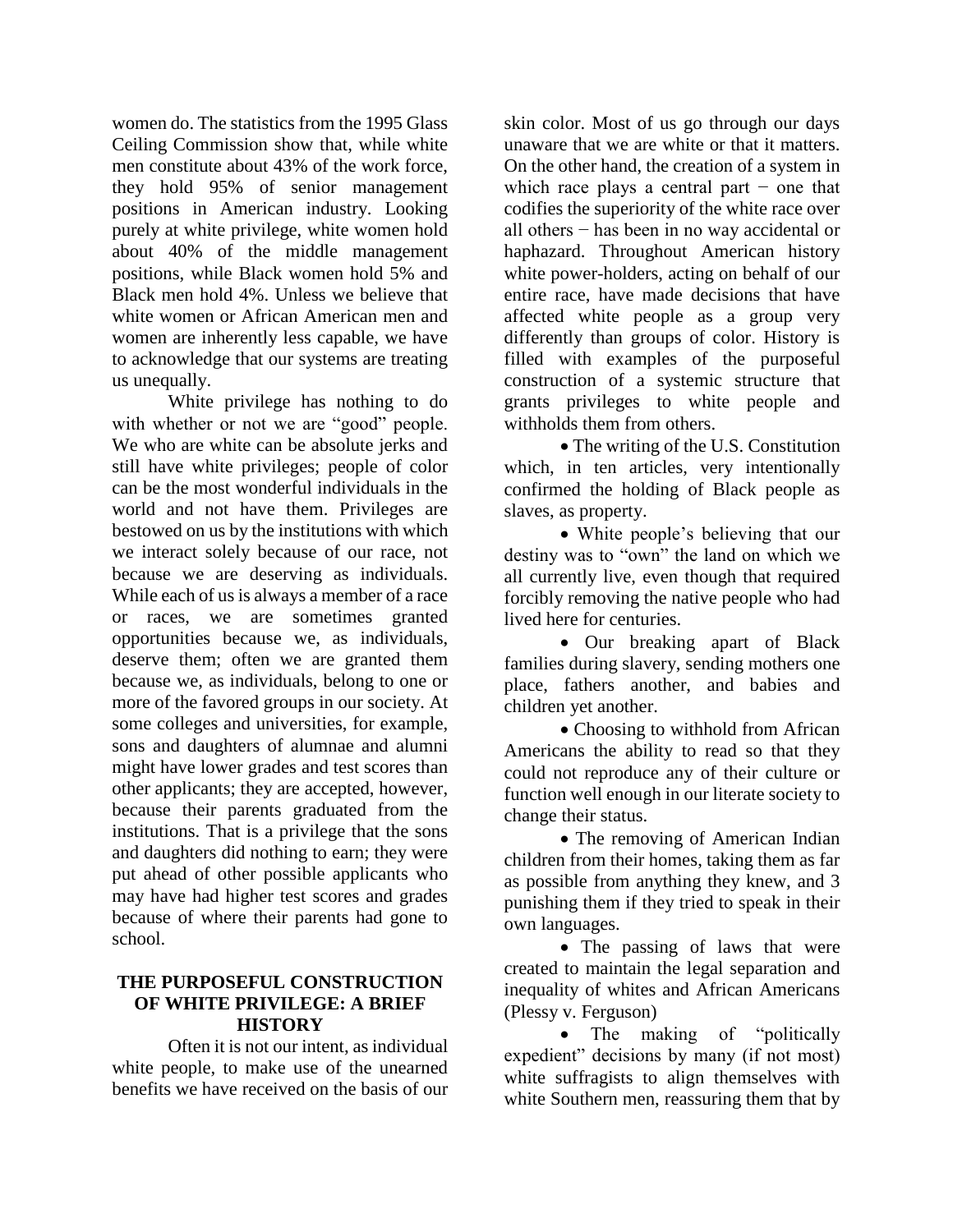giving the vote to women (read "white women" since at that time about 90% of the Black women lived in the South and were not by law, able to hold property and thus vote) the continuation of white supremacy was insured.

 The manipulation of immigration laws so that people of color, particularly Chinese and Mexican as well as European Jews, were less free to immigrate to the U.S. than Western and Eastern Europeans.

• The removing of American citizens of Japanese ancestry from their homes and taking their land and their businesses as our own during World War II.

• The using of affirmative action to promote opportunities for white women rather than for people of color. It is important to know and remember this side of American history, even though it makes us extremely uncomfortable. For me, the confusion and pain of this knowledge is somewhat eased by reminding myself that this system is not based on each individual white person's intention to harm but on our racial group's determination to preserve what we believe is rightly ours. This distinction is, on one hand, important, and, on the other hand, not important at all because, regardless of personal intent, the impact is the same. Here are a couple of examples. For many years, it was illegal in Texas for Spanish- speaking children to speak Spanish at school. This meant that every individual teacher and principal was required by law to send any child home for speaking his or her own language whether the teachers and/ or principals believed in the law or not. Based on the belief that people who live in the United States should speak English, mixed with racial bigotry against Mexicans, the law was passed by a group of individual white legislators who had the institutional power to codify their and their constituents' viewpoints. Once a particular perspective is built into law, it becomes part of "the way

things are." Rather than actively refusing to comply with the law, as individuals we usually go along, particularly if we think the law doesn't affect us personally. We participate, intentionally or not, in the purposeful construction of a system that deflates the value of one people's culture while inflating the value of another's. More recently, this same kind of thing occurred in a county called Georgia that was experiencing a large influx of Mexican immigrants. By saying that firefighters might not speak Spanish and would therefore not be able to find the grocery store that was on fire if the sign outside said "Tienda de Comida," the county officials made it illegal to have store names in languages other than English. However, the bakery, Au Bon Pain, was not asked to change its sign. Presumably, the firefighters speak French better than they speak Spanish.

As we see from these two examples, the patterns set in history are continued today. Not only in the on-going pervasive and systematic discrimination against people of color in housing, health care, education, and the judicial systems, but also in the less obvious ways in which people of color are excluded from many white people's daytoday consciousness. Think, for example, of how regularly you see a positive story about an American Indian or a Latina/o on the front page of the newspaper you read. How long would it take you to name ten white 4 heroes? Could you name ten women of color, other than people in sports and music, who have made major contributions to our society? The freedom not to notice our lack of knowledge about people of color is another privilege that is afforded only to white people. All of us, including students of color, study the history of white, Western Europeans everyday in our schools unless we take an ethnic studies course or a course consciously designed to present the many other threads of the "American experience."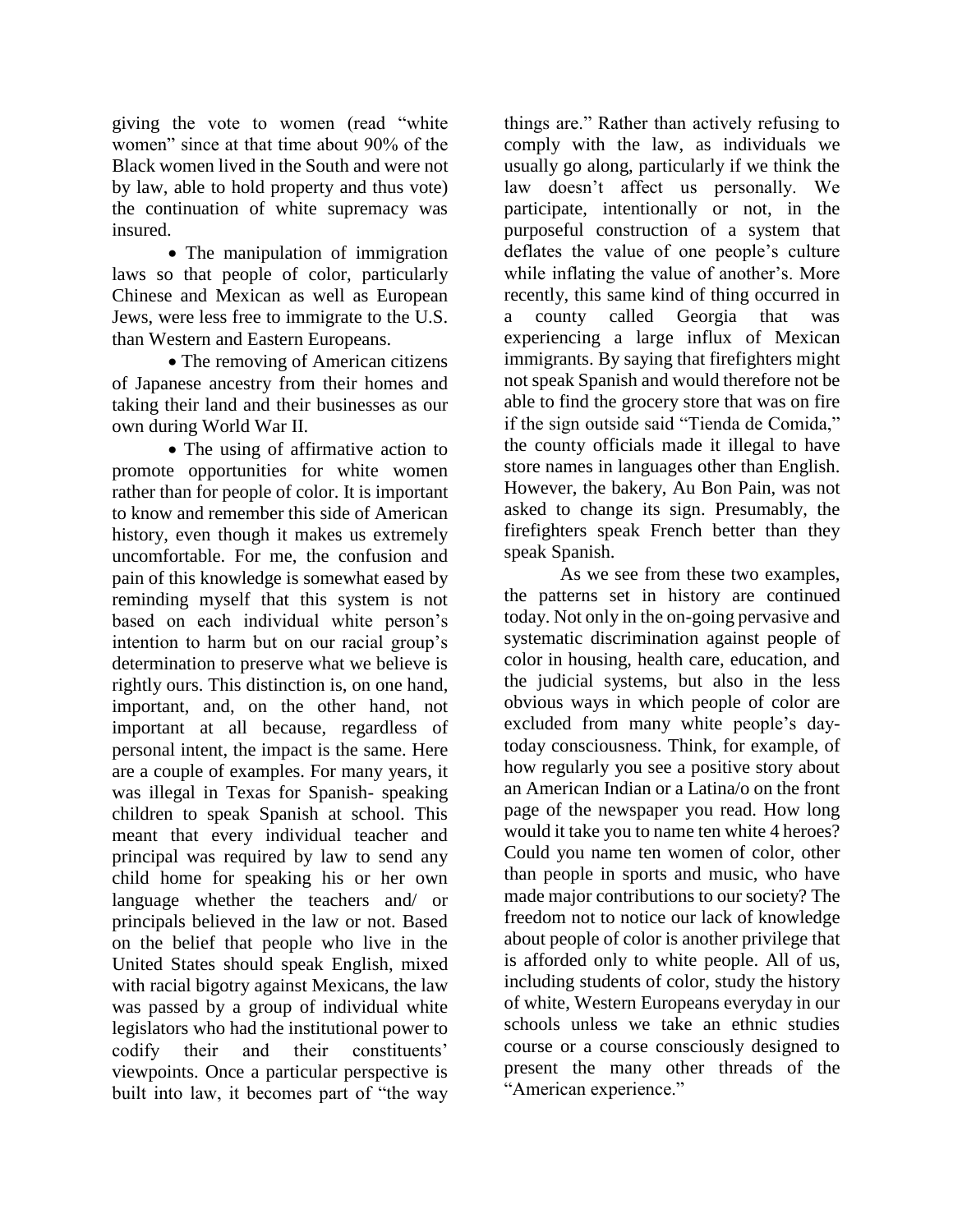## **PRIVILEGE FROM CONCEPTION**

White people's privileges are bestowed prenatally. We can't not get them and we cannot give them away, no matter how much we do not want them. For example, if I walk into any drug store in the country that carries hair products, I can be sure that I will find something that was designed for my hair. Black hair products are much harder to find; often African Americans have to drive for miles to buy what they need. Further, I know that when a Band- Aid box says "fresh color," it means my skin color, not those of my Asian or Latina friends. If, in an attempt to "give back" my privileges, I said to the drug store clerk, "I don't want the privilege of always being able to get shampoo for my hair when my Black friend can't," the clerk would think I was nuts. What we can and must do is work daily to combat our privilege by bringing to consciousness others' and our own, the system in which we are living. White People: Taking Racism Seriously Far too many of us who are white erroneously believe that we do not have to take the issues of racism seriously. While people of color understand the necessity of being able to read the white system, those of us who are white are able to live out our lives knowing very little of the experiences of people of color. Understanding racism or whiteness is often an intellectual exercise for us, something we can work at for a period of time and then move on, rather than its being central to our survival. Further, we have the luxury of not having to have the tools to deal with racial situations without looking incompetent. I was working with a college at which senior administrators were trying to decide how to move forward with diversity intake. One of the vice principals said, "There are so many people who want diversity to fail." The conversation seemed theoretical and removed to me. What an odd thing to say: "There are so many people who want

diversity to fail," with the attitude of, "well, we tried, it was an interesting experiment, now let's send all of 'them' back to the countries they came from. Too bad − it was an exciting thought." If, instead, someone had said, "There are so many people who want diversity to fail. I'm afraid we won't succeed," an action plan would be drawn up in a heartbeat and monitored daily to get the school back on track. Or would that be the response? Is there a sense that, at the root, "We don't need to worry; we will always be here"? I think the underlying sense is there: for some eliminating racism is life and death, a question of survival, being seen as opposed to being invisible. For others, this is an interesting intellectual exercise from which we can be basically removed. 5 Making Decisions for Everyone White privilege is the ability to make decisions that affect everyone without taking others into account. This occurs at every level, from intellectual to individual. The following story could look simply like an oversight: "Oops, I forgot to ask other people what they thought." However, it is typical behavior for white women who want women of color to join them in their endeavors. During a visit with an out-of-town friend − another white woman and a librarian – we began to plan a conference for librarians on racism that we named "Librarians as Colleagues: Working Together Across Racial Lines." We talked and talked, making notes of good exercises to include, videos to use, materials that might prove helpful. It was absolutely clear that we needed a diverse committee to work with me, the facilitator, and we created one that would include all voices: two white women (one Jewish), a Latina, a Chinese American woman, straight women and lesbians, and several African Americans. By the end of our conversation, I was extremely excited and couldn't wait to contact the women on the "planning committee." At the first meeting with these women, during the introductions,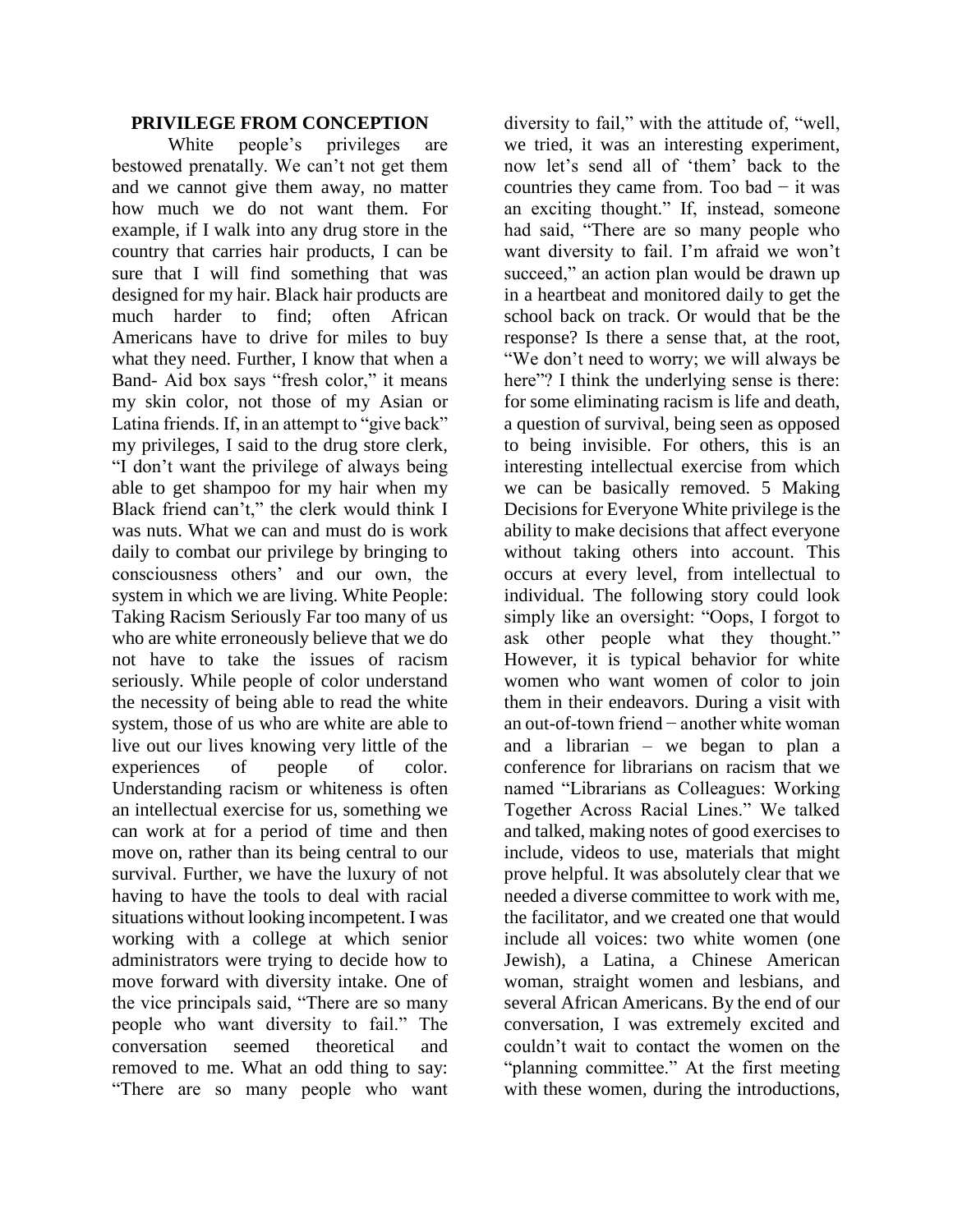I talked about my twenty-five year history of working on issues of racism and particularly my own work on what it means to be white and Southern. Then I presented what my friend and I had thought up as the plan for the conference and all of us talked about the particulars. (In other words, I presented my credentials as a "good white person" and then proceeded to create a conference that was exactly what my friend and I had planned without any input from people of color.) A couple of weeks later, at our second meeting, the women of color pointed out that I had fallen into the classic trap of white women: the come-be-part-of-what-we'redoing syndrome. "If you truly want us to work with you to create a conference, we will. But it means starting over and building a plan together. If you want us to enter the planning process in the middle and add our ideas to yours, we're not interested." White People Don't Have to Listen Being white enables me to decide whether I am going to listen to others, to hear them, or neither. As one of those in what Lisa Delpit calls "the culture of power," I also silence others without intending to or even being aware of it. For example, a colleague of mine, and African American woman, attended a conference on the process of dialogue. Of the forty-five people there, she was one of four who were not white. The whites were of the intellectual elite: highly educated, bright, and, for the most part, liberal people. As the meeting unfolded, it became increasingly clear that, if the women of color didn't mention race, no one would. The white people were not conscious enough to the fact that race − their race − was an integral aspect of every conversation they were having. When the women of color did insert the issue into the dialogue, the white people felt accused of being "racist." In this instance, "silencing" took place when the planners were not clear that race was present at the conference even if no people of color attended; the white

participants didn't include the reality of others in their plan; and, when the issue was raised by my colleague, she was made to feel that she was the one who was "causing trouble." 6 In her article "The Silenced Dialogue: Power and Pedagogy in Educating Other People's Children" (Harvard Education Review, Vol.58, Number 3, August 1988), Delpit includes the profoundly disturbing comments of an African American teacher that illustrate how we silence dialogue without being aware of doing it or meaning to. When you're talking to White people they still want it to be their way. You can try to talk to them and give them examples, but they're so headstrong, they think they know what's best for everybody, for everybody's children. They won't listen. White folks are going to do what they want to do anyway. It's really hard. They just don't listen well. No, they listen, but they don't hear – you know how your mama used to say you listen to the radio, but you hear your mother? Well, they don't hear me. So I just try to shut them out so I can hold my temper. You can only beat your head against a brick wall for so long before you draw blood. If I try to stop arguing with them I can't help myself from getting angry. Then I end up walking around praying all day "Please Lord, remove the bile I feel for those people so I can sleep tonight." It's funny, but it can become a cancer, a sore. (pp. 280-281) As Delpit says, these are not the sentiments of one isolated person who teaches in a particularly racist school. The feelings are representative of a vast number of people of color as they interact with white people on a daily basis. The saddest element is that the individuals that the Black and American Indian educators speak of…are seldom aware that the dialogue has been silenced. Most likely the white educators believe their colleagues of color did, in the end, agree with their logic. After all, they stopped disagreeing, didn't they? (p.281) White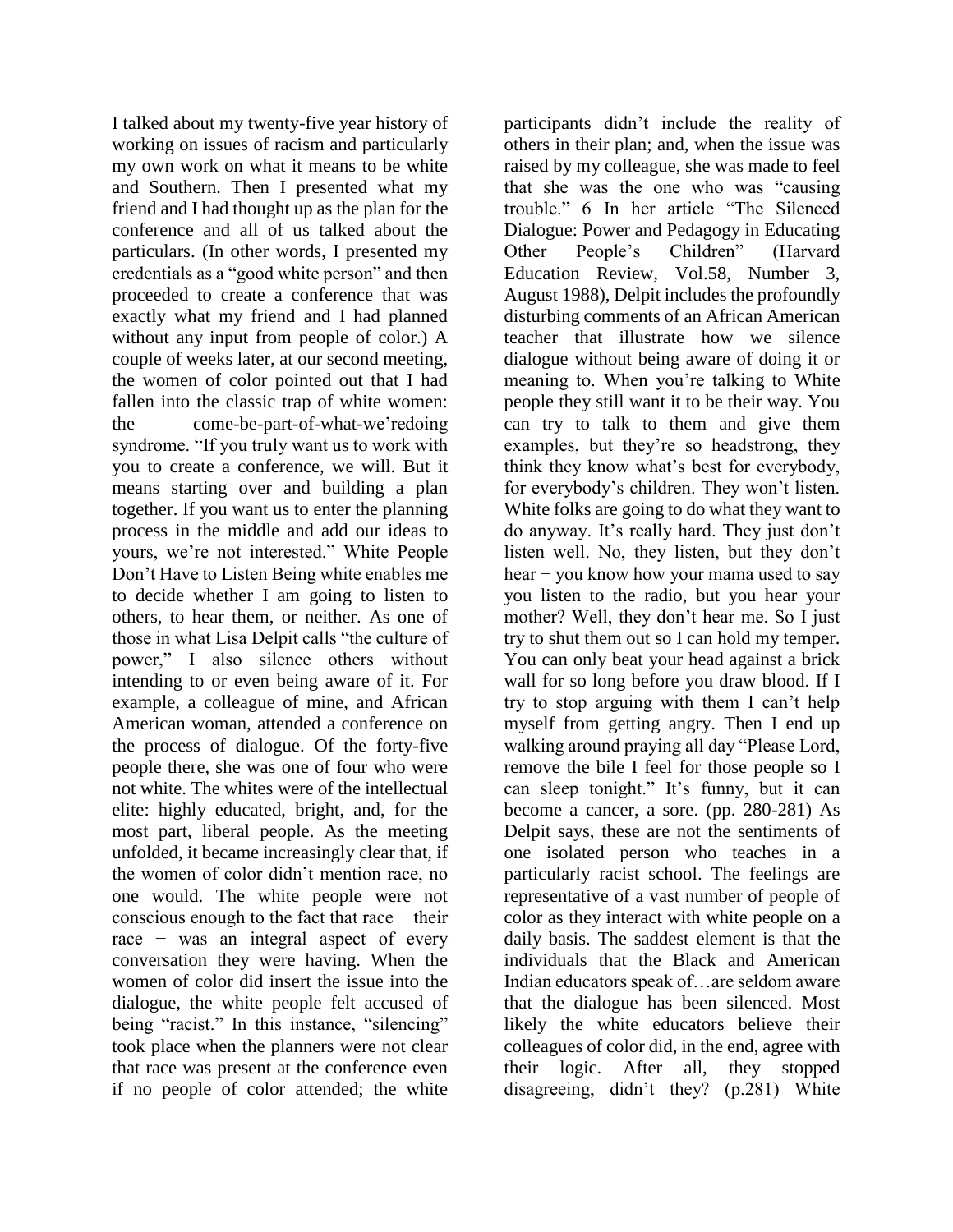privilege allows us not to see race in ourselves and to be angry at those who do. I was asked to address a meeting of white women and women of color called together to create strategies for addressing social justice issues. Each of the women had been working for years in her own community on a range of issues from health care to school reform. As I spoke about the work that is required for white women and women of color to collaborate authentically, the white women became nervous and then resistant. Why was race always such an issue for women of color? What did I mean when I said it was essential for white women to be conscious of how being of their race affects every hour of their lives, just as women of color are? They were all professionals, some said, why did it matter what color they were? The silencing of dialogue here occurred because the white women didn't see the race of the women in the room as an issue. It did not occur to them that their daily experience was different from that of the African Americans, Latinas, and Asian Americans in the room. Had I not been asked to raise the issue, the possibility of doing so would have been left to the women of color, as it usually is. Believing that race is "N.M.I" ("Not My Issue") and being members of one or more groups that also experience systemic discrimination, we use the privilege of emotionally and psychologically removing ourselves from the "white" group, which we see as composed either of demonically racist people who spout epithets and wear Ku Klux Klan robes or white, straight, healthy males. For those of us who are white, and are also disabled, gay, lesbian, or straight women, our experience of being excluded from the mainstream hides from us to the fact that we still benefit from our skin color. By seeing ourselves as removed in some way from the privileged group, we may be all the more deaf to our silencing of people of color. 7 Discounting People of Color As white

people, we have the privilege and ability to discount the worth of an individual of color, his or her comments and behavior, and to alter his or her future, based on our assessments. One of the most frightening aspects of this privilege is that we are able to do enormous damage with a glib or off-hand comment such as "I just don't think she's a good fit for our organization." Promotions have been denied on the basis of such comments. There are many ways in which our comments are given inflated worth because of the privilege we hold. For example: • Seeing those most affected by racism as wounded or victims and somehow, then, as defective. Identifying a member of an oppressed group as wounded is patronizing, particularly when done by someone with privilege. • "Mis-hearing" the comments of people of color so that their words are less important, not understood or fully appreciated, and thereby heightening our sense of superiority. • Rephrasing or translating for others, as if they cannot speak for themselves, without appearing rude to others like us. Being allowed, by others like us, to take up most of the airtime without saying much of substance.  $\bullet$  Suggesting that people of color need to "lighten up," not to take things so seriously. • Saying or implying that, as a woman (or gay person or a working class person, and so on), you know what the person of color is going through. "I know just how you feel. When the children in the playground made fun of me because I was fat…" (I am not suggesting that race is the only cause of pain and discrimination. I am pointing out one of the ways in which white people suggest that someone else's experience can't be any worse than what we ourselves have experienced or can understand). Asking why people of color always focus on the negative, as if life can't be that bad. A similar way of discounting someone's experience is to say, "You always focus on race. I remember at two meetings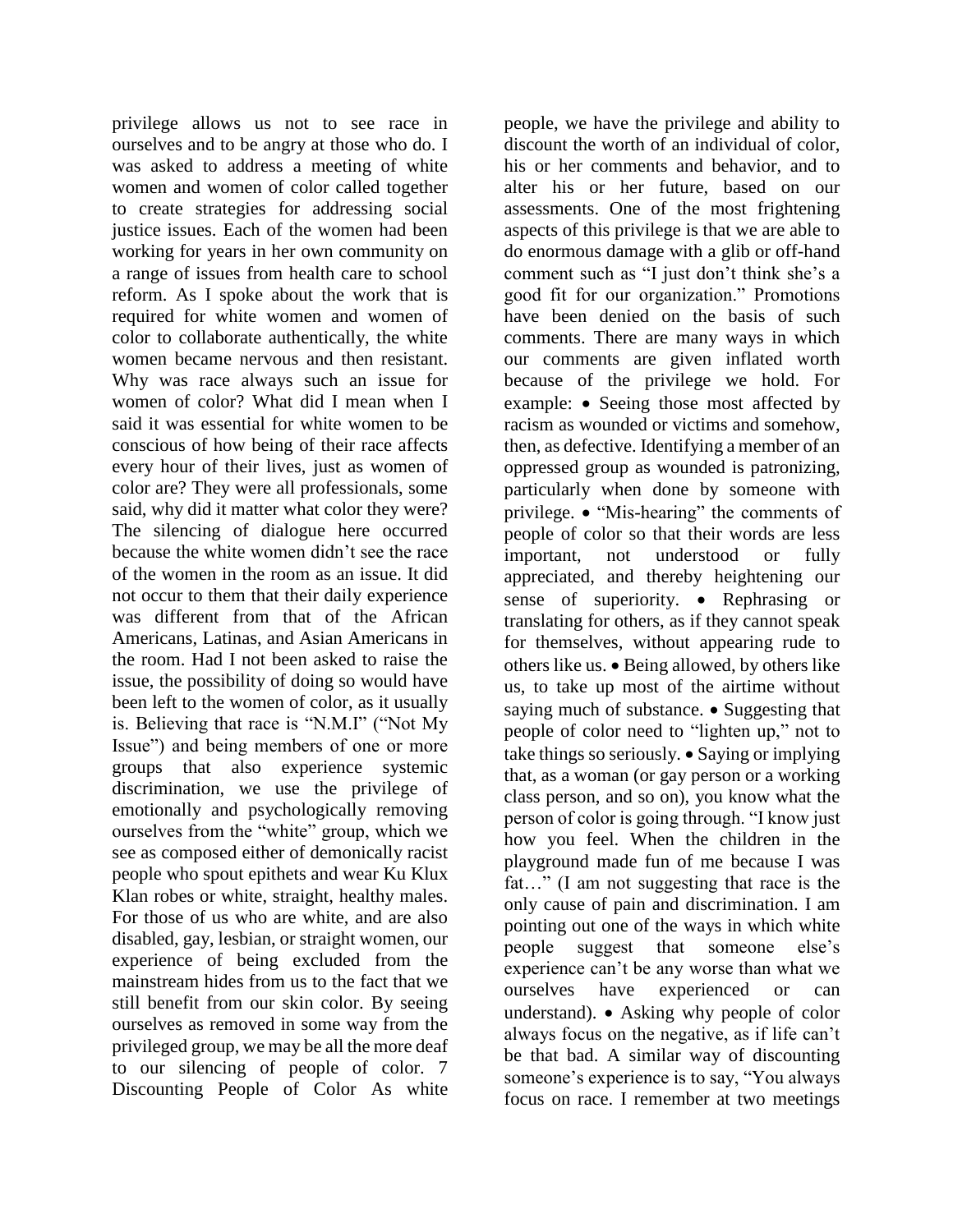last year..." • Commenting, "I know we have a way to go, but things have gotten better." (Read, "Stop whining. What do you want from me, anyway? Didn't we fix everything in the 60's?" Or "I know what your reality is better than you do.") • Seeing and keeping ourselves central, never marginal. For some years know, writers of color have been discussing the experience of living in the margins while white people are living in the center. In one of her early books, Feminist Theory: From Margin to Center (Boston: South End Press, 1984), Bell Hooks defines it: To be in the margin is to be part of the whole but outside the main body…Living as we did − on the edge − we developed a particular way of seeing reality. We looked both from the outside in and from the inside out. We focused our attention on the center as well as on the margin. (p.ix.) Seeing White as "Normal" Another element of this privilege is the ability to see white people as normal and all the others as different-from-normal. In describing heterosexuals' privilege, Allan G. Johnson also identifies a white privilege. "They have the privilege of being able to assume acceptance as 'normal' members of society...live[ing] in a world full of cultural 8 images that confer a sense of legitimacy and social desirability…" (The Gender Knot: Unraveling Our Patriarchal Legacy, Philadelphia: Temple University Press, 1997, p. 149.) White people express this privilege in many ways:  $\bullet$  We use ourselves and our experiences as the referent for everyone. "I'm not followed around in the store by a guard. What makes you think you are?" • We reinsert ourselves into the conversation if we feel it has drifted to focus on a person of color or an issue of others' race. "I don't really think the issue is race as much as it is class." We bring a critical mass with us wherever we go. Even if I am the only white person in a room of university administrators of color, I know that most of the other administrators in the nation's schools look, relatively

speaking, like me. • We believe that we have an automatic right to be heard when we speak because most leaders in most organizations look like us. (Obviously, this privilege in particular is significantly altered, though not eliminated, by the intersections of socioeconomics class, gender, sexual orientation, etc.) We have, as a racial group, the privilege not to have to think before we speak. If what we say is upsetting to others, our thoughtlessness, rudeness, anger, and so on, are attributed to us as individuals rather than as members of our race, as is the case for others. "I can't believe Bill was such a jerk in the meeting today," as opposed to, "Latinos are so passionate; they just don't think before they speak." We use the pain and experience of being deprived in our lives to keep us central and lessen our responsibility for the privileges we receive as white people. The pain and sense of being less-than, often based on reality, may emanate both from our personal life experiences − my father died when I was four  $-$  and our membership in groups from which privileges are systematically withheld − being poor or Jewish or gay or deaf. In our minds, this sense of struggling somehow lessens or removes our responsibility for our receiving or colluding in systematic white privilege. For example, I often hear, "I don't have white privilege because I'm working class." White working class people do not have the same socioeconomic privileges as white uppermiddle class people. But, while class privileges are being withheld from them, they are given the same skin color privileges.  $\bullet$  We shift the focus back to us, even when the conversation is not about us. A classic example of this is white women crying during conversations about racism and women of color having to put their pain aside to help the white women who are crying. (African Americans and gays and lesbians, in particular, are expected to take responsibility for other people's responses to and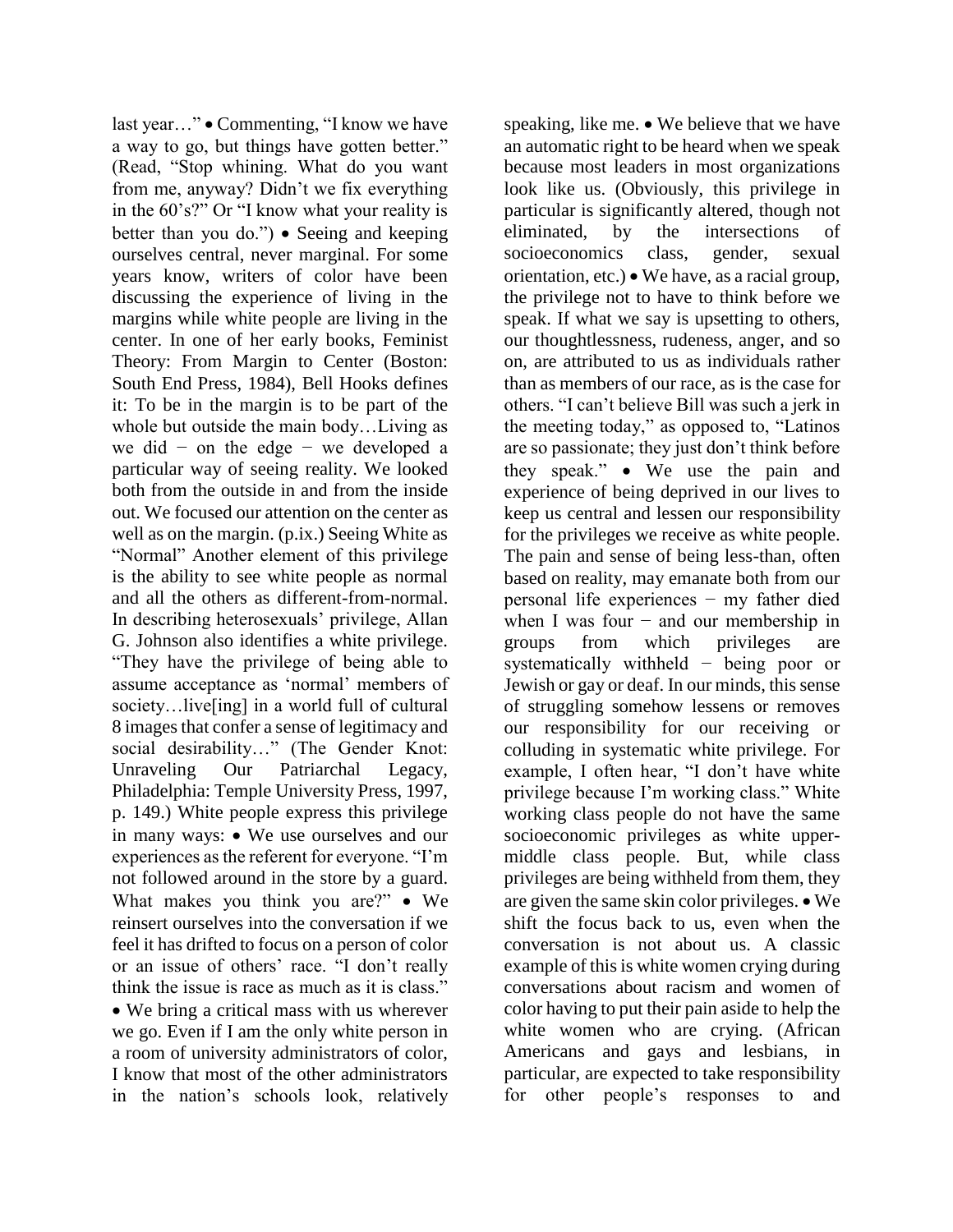discomfort with them.)  $\bullet$  We use our white privilege to define the parameters of "appropriate" conversation and communication, keeping our culture, manners, and language central by: o Requesting a "safe" place to talk about race and racism. This is often translated as being "safe" from hearing the anger and pain of people of color as well as being able to say "racist" things without being held accountable for them. o Establishing the rules for "standard" English and holding others to our rules. 9 o Setting up informal rules for communicating in the organizations and then failing to share those rules with people who are different from us. o Creating institutions that run by our culture's rules but acting as if the rules are universally held, such as what time meetings start, how people address one another, the "appropriate" language to use. If History is White The privilege of writing and teaching history only from the perspective of the colonizer has such profound implications that they are difficult to fathom. As white people, we carry the stories we were taught as the truths, often failing to question those truths and discrediting those who do. There are many embedded privileges here: • We are able to live in the absence of historical context. It is as if we are not forgetting our history, but acting as if it never happened. Or, if it did, it has nothing to do with us today. For most of us who are white, our picture of the United States, both past and present, is sanitized to leave out or downplay any atrocities we might have committed. Our Disneyland version of history is that our white ancestors came here, had a hard time traveling west, finally conquered those terrible savages and settled our country, just as we were supposed to do − Manifest Destiny. We are taught that we are the only ones in the picture. If there were others, they obviously weren't worth mentioning. An example of this is the white crosses at the Little Bighorn Battlefield indicating where

white men died, as if no indigenous people had been killed there.  $\bullet$  We are able to grow up without our racial supremacy's being questioned. It is so taken for granted, such a foundation of all that we know, that we are able to be unconscious of it even though it permeates every aspect of our lives. Charles W. Mills describes this phenomenon in his book The Racial Contract (Ithaca: Cornell University Press, 1997). "...white misunderstanding, misrepresentation, evasion, and self-deception on matters related to race are…psychically required for conquest, colonization, and enslavement. And these phenomena are in no way accidental, but prescribed by the terms of the Racial Contract, which requires a certain schedule of structured blindness and opacities in order to establish and maintain the white polity." (p. 19, italics his)  $\bullet$  While we are deprived of the skills of critical thinking by being given such a rudimentary view of our heritage, our ignorance is not held against us. We are taught little complicated history to have to sort through, think about, question, and so we have few opportunities to learn to grapple with complexities. We end up with simplistic sentiments like "America – love it or leave it" because we have only been taught fragments of information. We're told that George Washington couldn't tell a lie, but we aren't told that he owned African people who were enslaved or that he most likely has descendants by those slaves. We don't often have to wrestle with the fact that one of the biggest fights in framing the Constitution was over maintaining slavery. • We have the privilege of determining how and if historical characters and events will be remembered. From the Alamo to the Filipino-American War to the Japanese internment to Viet Nam to 10 training the assassins at Fort Benning, GA, who killed nuns and priests in El Salvador: we retain an extremely tight hold on what is and is not admitted and how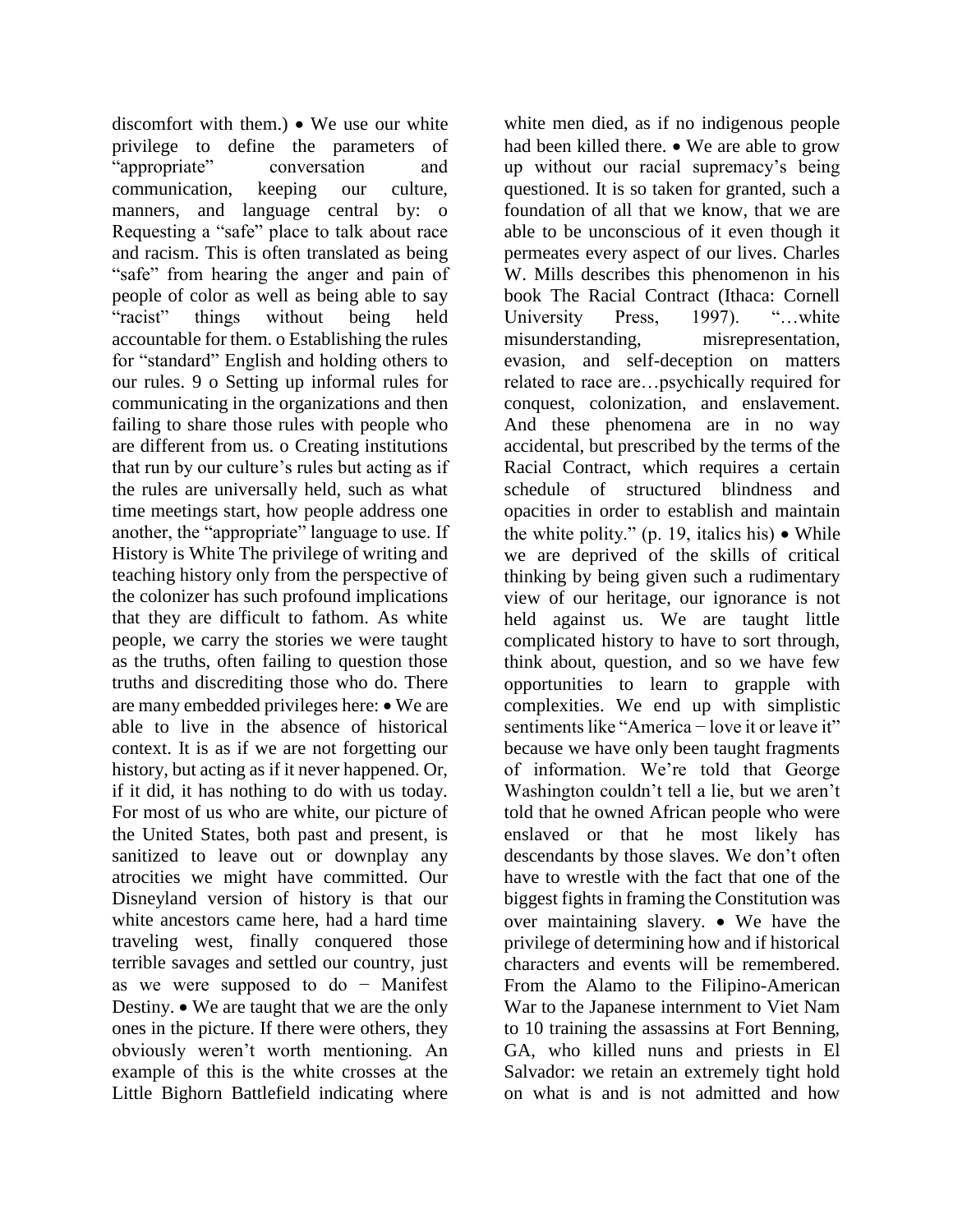information is presented. We do this as a culture and we do it as individuals.  $\bullet$  We control what others know about their own histories by presenting only parts of a story. Because we all go to the same schools, if you will, everyone, regardless of color, is told the "white" story. Japanese Americans are told that their families' internment was purely a safety precaution, just as white children are. American Indian students see Walt Disney's "Davy Crockett" alongside their white schoolmates, learning that their great grandmothers were "squaws" and their ancestors were "savages." We all learn the "tomahawk chop" during baseball season. None of us sees a whole picture or our nation that includes the vast contributions of those who are not white. All of us are given a skewed picture of reality. This is part of what Charles Mills is writing about in The Racial Contract. We are able, almost always, to forget that everything that happens in our lives occurs in the context of the supremacy of whiteness. We are admitted to college, hired for jobs, given or denied loans, cared for by the medical profession, and we walk down the street as white people, always in the context of white dominance. In other words, part of the reason that doors open for us is our unearned racial privilege. But we act and often believe that we have earned everything we get. We then generalize from our perceived experience of deserving the opportunities we receive to thinking that , if a person of color doesn't get a job or a loan, it's because she or he didn't earn it.  $\bullet$  We are able to delude ourselves into thinking that people of all colors come to the table having been dealt the same hand of cards. We act as if there are no remnants of slavery that affect African Americans today, that the Japanese didn't have to give up their land, their homes and businesses, or that the Latinos weren't brought back into what had been their country to do stoop labor.  $\bullet$  We can disconnect ourselves from any reality of people of color that makes us uncomfortable, because our privilege allows us to believe that people basically get what they deserve or we feel helpless to do anything about another group's pain. So we have kind, good people who, because of race and class privilege, are so removed that they don't have to see or experience others. Without that personal experience, they have no understanding of or motivation to address others' lives. Inclusion and Collateral We have the privilege of being able to determine inclusion or exclusion (of ourselves and others) in a group.  $\bullet$  We can include or exclude at our whim. "She would be great here, but her research doesn't focus enough on Latin America even though she's a Latina." And, moments later, "She would add a lot to our department, but she's just so...Chicana!" • I have the ability as a white woman to move back into my gender and commiserate with other women about men if I don't want to be aligned with other whites.

 We are able to slip in and out of conversations about race without being questioned about our loyalty or called an Oreo or a Banana or a Coconut. 11 • We can speak up about racism without being seen as self-serving. In fact, we can even see ourselves as good at standing up for others and mentally pat ourselves on the back.  $\bullet$  We expect and often receive appreciation for showing up at "their" functions – the Multicultural Fair, the NAACP annual fundraising event, the Asian Women Warriors awards celebration – as if they don't really pertain to us. If we aren't thanked profusely by people of color, we give up because we feel unappreciated. • We have the privilege of having our race serve as a financial asset for us. We are beneficiaries of a system that was set up by people like us for people like us so that we can control the critical financial aspects of our lives more than people of color are able to. There is much research that shows that race, when isolated as a variable, overrides the variables